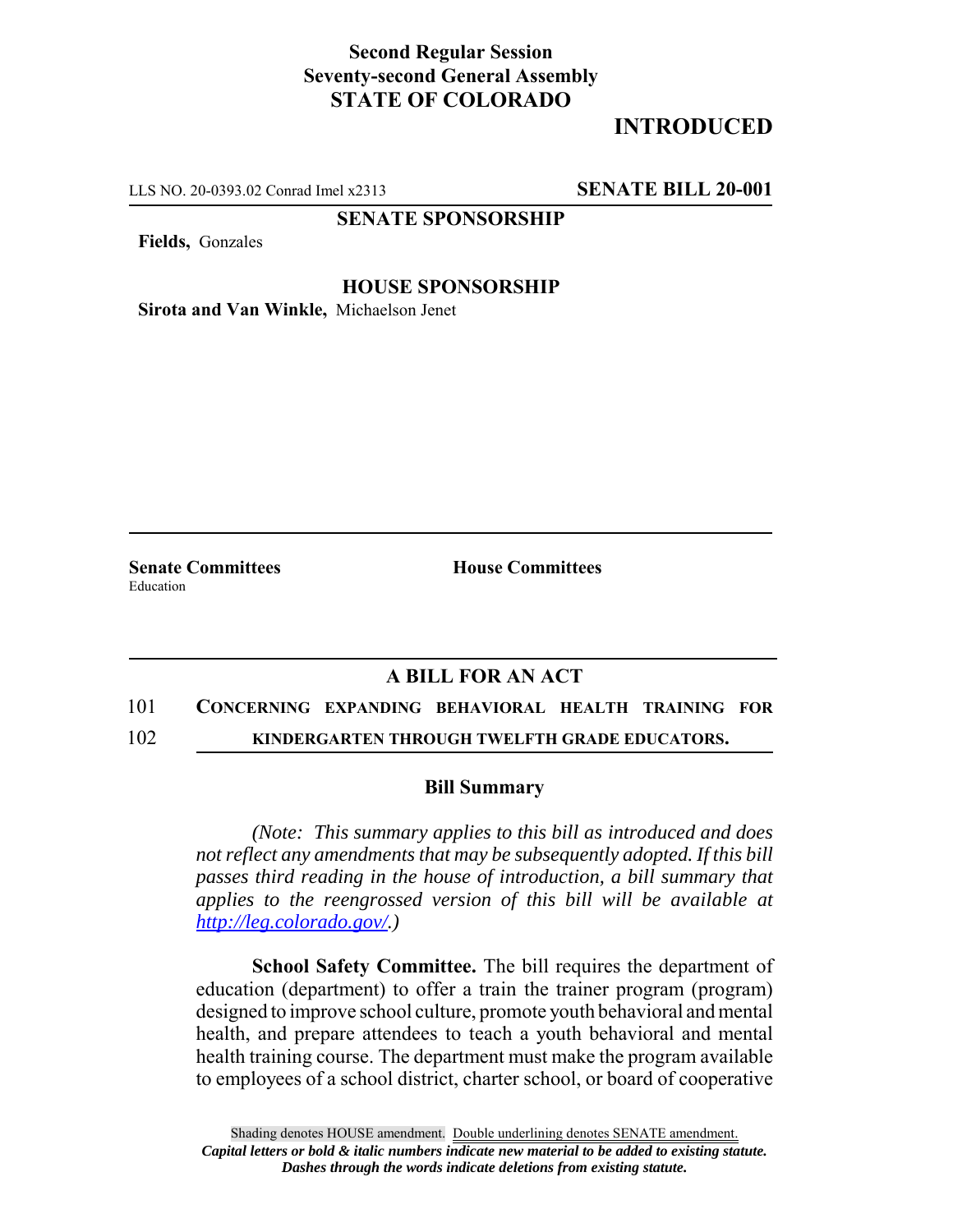services (local education provider). A local education provider and its employees are not required to participate in the program. The department may enter into an agreement with an organization to provide the program. The department is required to annually evaluate the effectiveness of the program. The general assembly is required to annually appropriate up to \$1 million for the program. The program is repealed June 30, 2024.

The program must include evidence-based instruction on, and prepare an attendee to teach a youth behavioral and mental health training course that includes, any of the following subjects:

- ! Using trauma-informed approaches to improve overall school climate and culture;
- ! Identifying behavioral and mental health challenges and substance use disorders;
- ! Restorative practices for addressing youth behavioral and mental health challenges;
- ! Improving youth social and emotional health;
- ! Bullying prevention and intervention strategies;
- ! Encouraging positive bystander behavior;
- ! Best practices for providing assistance in noncrisis situations;
- ! De-escalation of crisis situations; or
- ! Identifying and accessing available behavioral and mental health resources and substance use disorder support services and treatment.
- 1 *Be it enacted by the General Assembly of the State of Colorado:*
- 2 **SECTION 1.** In Colorado Revised Statutes, **add** 22-2-146 as
- 3 follows:
- 4 **22-2-146. Department of education youth behavioral and**
- 5 **mental health train the trainer program definitions repeal.** (1) AS
- 6 USED IN THIS SECTION, UNLESS THE CONTEXT OTHERWISE REQUIRES:
- 7 (a) "ATTENDEE" MEANS AN EMPLOYEE OF A LOCAL EDUCATION
- 8 PROVIDER WHO ATTENDS A TRAIN THE TRAINER PROGRAM.
- 9 (b) "LOCAL EDUCATION PROVIDER" MEANS A SCHOOL DISTRICT, A
- 10 CHARTER SCHOOL AUTHORIZED BY A SCHOOL DISTRICT PURSUANT TO PART
- 11 1 OF ARTICLE 30.5 OF THIS TITLE 22, A CHARTER SCHOOL AUTHORIZED BY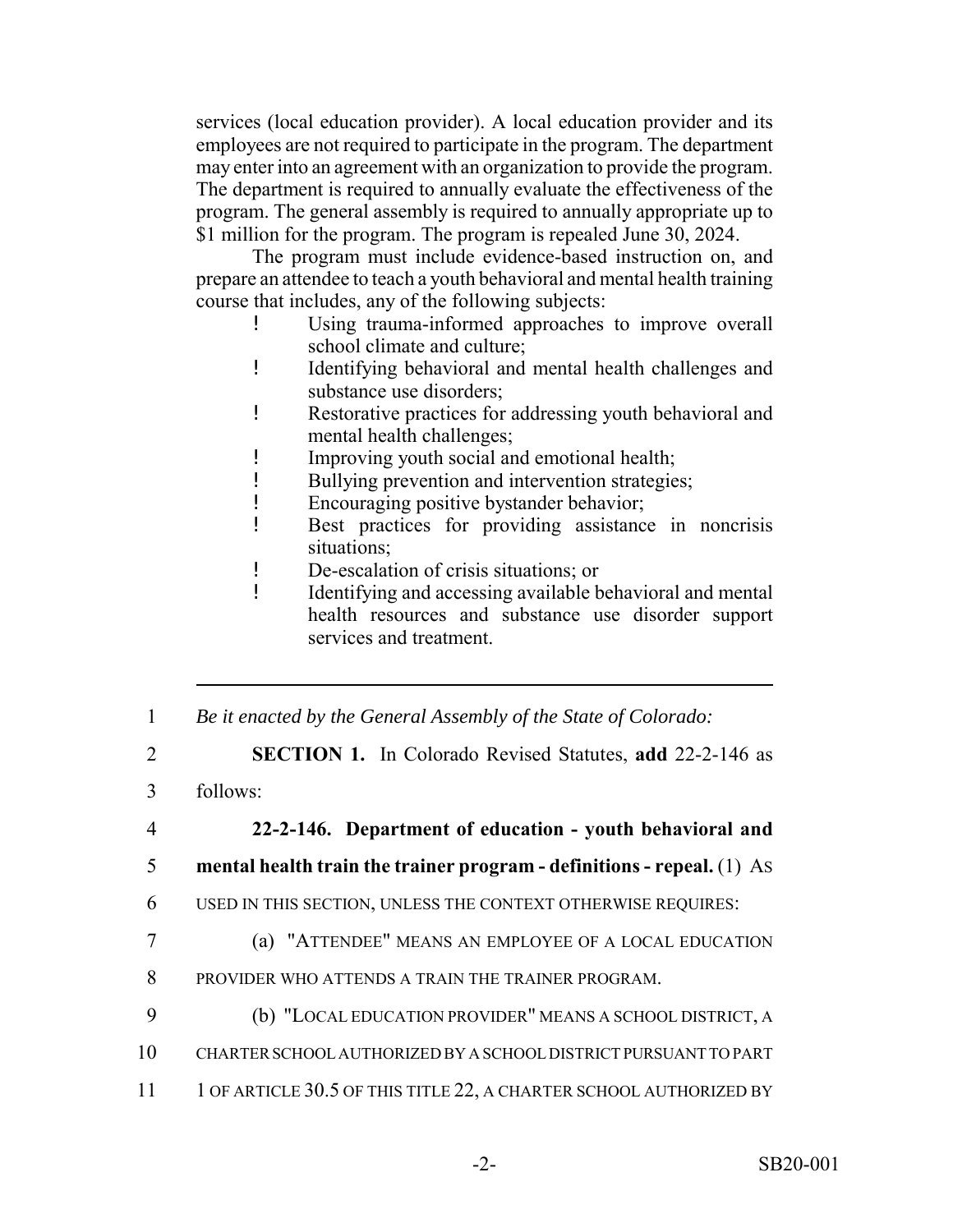THE STATE CHARTER SCHOOL INSTITUTE PURSUANT TO PART 5 OF ARTICLE 2 30.5 OF THIS TITLE 22, OR A BOARD OF COOPERATIVE SERVICES CREATED AND OPERATING PURSUANT TO ARTICLE 5 OF THIS TITLE 22 THAT OPERATES ONE OR MORE PUBLIC SCHOOLS.

 (c) "TRAIN THE TRAINER PROGRAM" MEANS THE PROGRAM DESCRIBED IN SUBSECTION (2) OF THIS SECTION THAT IS OFFERED BY THE DEPARTMENT.

8 (2) (a) THE DEPARTMENT SHALL OFFER A TRAIN THE TRAINER PROGRAM FOR EMPLOYEES OF A LOCAL EDUCATION PROVIDER, INCLUDING EMPLOYEES WHO HOLD A SUBSTITUTE AUTHORIZATION. THE TRAIN THE TRAINER PROGRAM MUST BE DESIGNED TO IMPROVE OVERALL SCHOOL CLIMATE, PROMOTE YOUTH BEHAVIORAL AND MENTAL HEALTH, AND PREPARE AN ATTENDEE TO TEACH A YOUTH BEHAVIORAL AND MENTAL HEALTH TRAINING COURSE THAT CONTAINS ANY OF THE SUBJECTS, OR A COMBINATION OF THE SUBJECTS, DESCRIBED IN SUBSECTION (3) OF THIS SECTION.

 (b) THE DEPARTMENT SHALL NOT REQUIRE ANY LOCAL EDUCATION PROVIDER TO PARTICIPATE IN OR COMPLETE THE TRAIN THE TRAINER PROGRAM.

**(c)** A LOCAL EDUCATION PROVIDER SHALL NOT REQUIRE ANY EMPLOYEE TO PARTICIPATE IN OR COMPLETE THE TRAIN THE TRAINER PROGRAM.

 (3) THE TRAIN THE TRAINER PROGRAM MUST PROVIDE EVIDENCE-BASED INSTRUCTION ON, AND PREPARE AN ATTENDEE TO TEACH A YOUTH BEHAVIORAL AND MENTAL HEALTH TRAINING COURSE THAT 26 INCLUDES, ANY OF THE FOLLOWING SUBJECTS:

(a) USING TRAUMA-INFORMED APPROACHES TO IMPROVE OVERALL

-3- SB20-001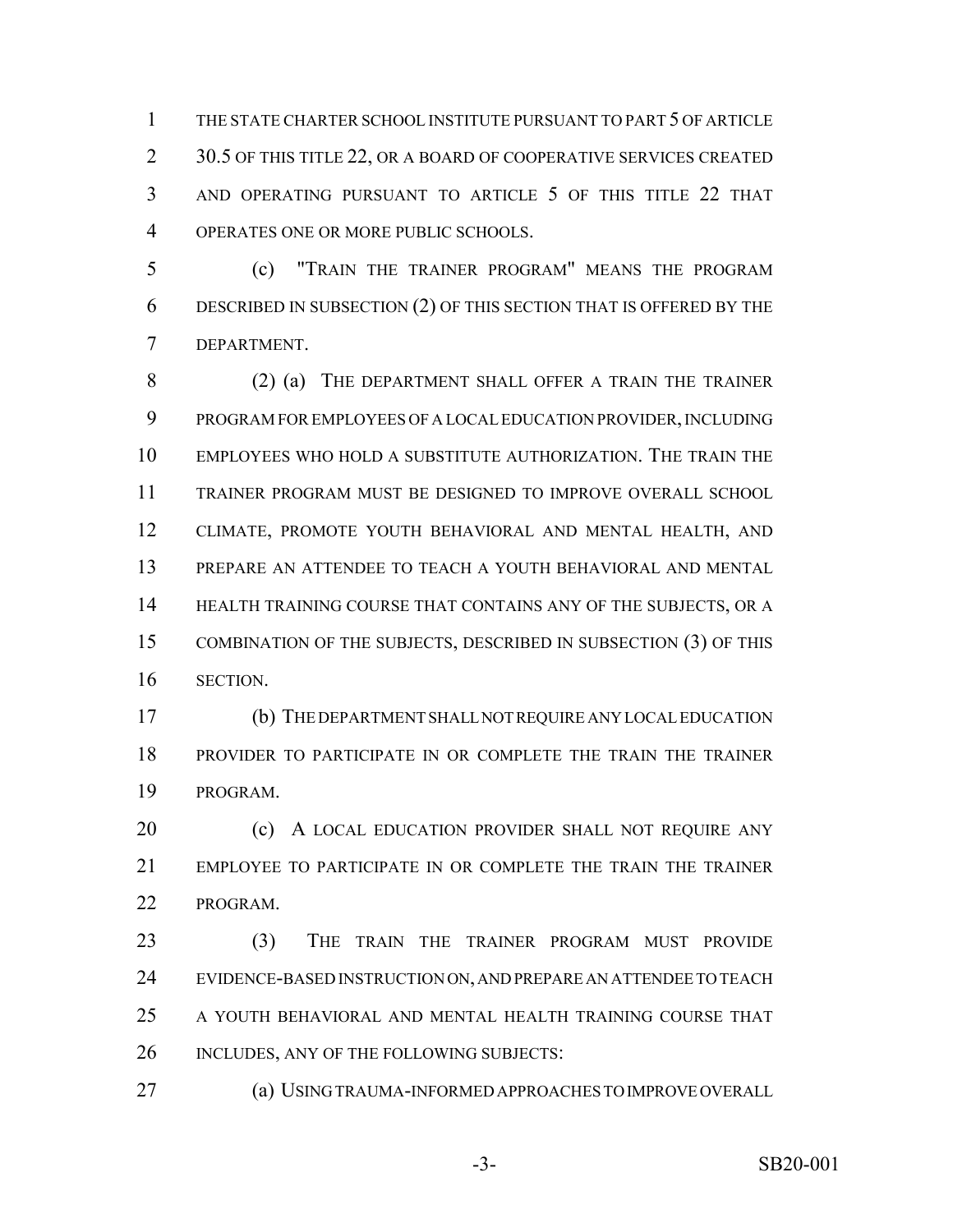SCHOOL CLIMATE AND CULTURE;

 (b) IDENTIFYING SIGNS OF BEHAVIORAL AND MENTAL HEALTH CHALLENGES AND SUBSTANCE USE DISORDERS THAT MAY BE EXPERIENCED BY STUDENTS ENROLLED IN A LOCAL EDUCATION PROVIDER;

 (c) RESTORATIVE PRACTICES FOR ADDRESSING YOUTH BEHAVIORAL AND MENTAL HEALTH CHALLENGES;

 (d) IMPROVING YOUTH SOCIAL AND EMOTIONAL HEALTH AND FOSTERING A POSITIVE SCHOOL CLIMATE;

 (e) EVIDENCE-BASED BULLYING PREVENTION AND INTERVENTION STRATEGIES;

 (f) ENCOURAGING POSITIVE BYSTANDER BEHAVIOR, INCLUDING RECOGNIZING POTENTIALLY HARMFUL SITUATIONS, SUCH AS BULLYING, HARASSMENT, INTIMIDATION, OR THREATENING BEHAVIOR, AND TAKING 14 APPROPRIATE ACTION AS A BYSTANDER;

- (g) BEST PRACTICES TO PROVIDE ASSISTANCE TO STUDENTS IN NONCRISIS SITUATIONS;
- 

(h) SAFE DE-ESCALATION OF CRISIS SITUATIONS; OR

 (i) IDENTIFYING AND ACCESSING AVAILABLE BEHAVIORAL AND MENTAL HEALTH RESOURCES AND SUBSTANCE USE DISORDER SUPPORT SERVICES AND TREATMENT APPROPRIATE FOR STUDENTS ENROLLED IN THE LOCAL EDUCATION PROVIDER.

**(4) THE DEPARTMENT MAY ENTER INTO AN AGREEMENT WITH AN**  ORGANIZATION TO PROVIDE THE TRAIN THE TRAINER PROGRAM. THE DEPARTMENT MAY ONLY ENTER INTO SUCH AN AGREEMENT WITH AN ORGANIZATION THAT HAS EXPERIENCE PROVIDING EVIDENCE-BASED YOUTH BEHAVIORAL AND MENTAL HEALTH TRAINING PROGRAMS AND EDUCATING INSTRUCTORS USING A TRAIN THE TRAINER MODEL.